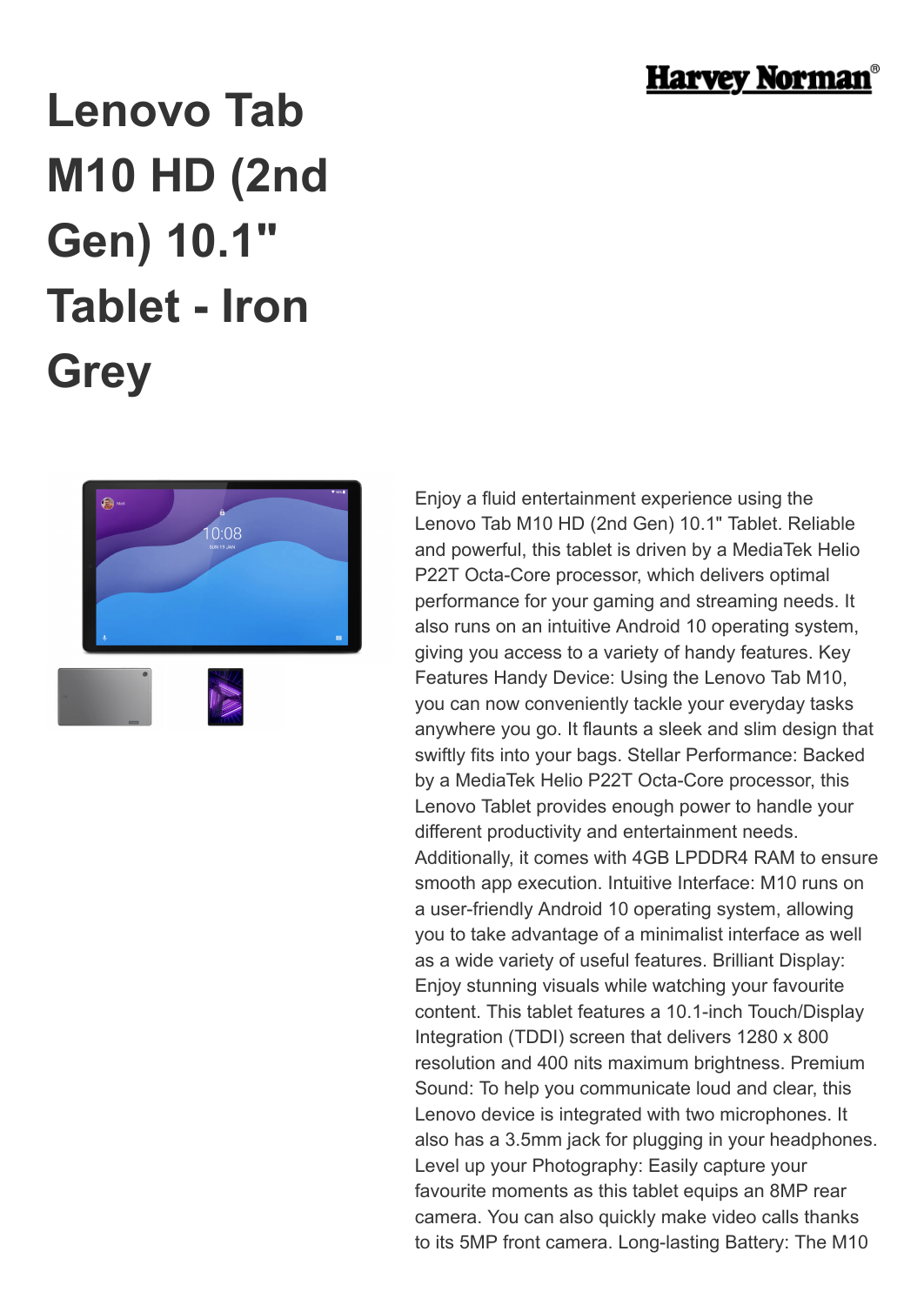tablet equips a 5000mAh Lithium Polymer battery that can accompany you for up to 10 hours. It also charges quickly within only 4.5 hours. Ample Capacity: With its 64GB eMMC storage, you'll have generous space to save your important documents, photos, videos, and other multimedia files. It also comes with a MicroSD card slot to expand the storage for up to 1TB\*. Seamless Connections: Instantly connect to your network and compatible devices, since this Lenovo Tab M10 supports 11a/b/g/n/ac IEEE standards and Bluetooth v5.0. It also has a pogo pin connector and versatile USB-C 2.0 port. \*Memory card not included.

### **Features**

**All Product Details**

**Brand** Lenovo **Model Number**

**Product Type** Android Tablets ZA6W0186AU

**Display Features**

**Screen/Panel Type Screen Resolution Maximum Brightness**

TDDI (Touch/Display Integration)

1280 x 800

400 nits

**Processor Features**

**Processor Brand** MediaTek **Processor Type** Octa-core

**A Processor, otherwise known as a CPU, is responsible for processing and executing instructions and**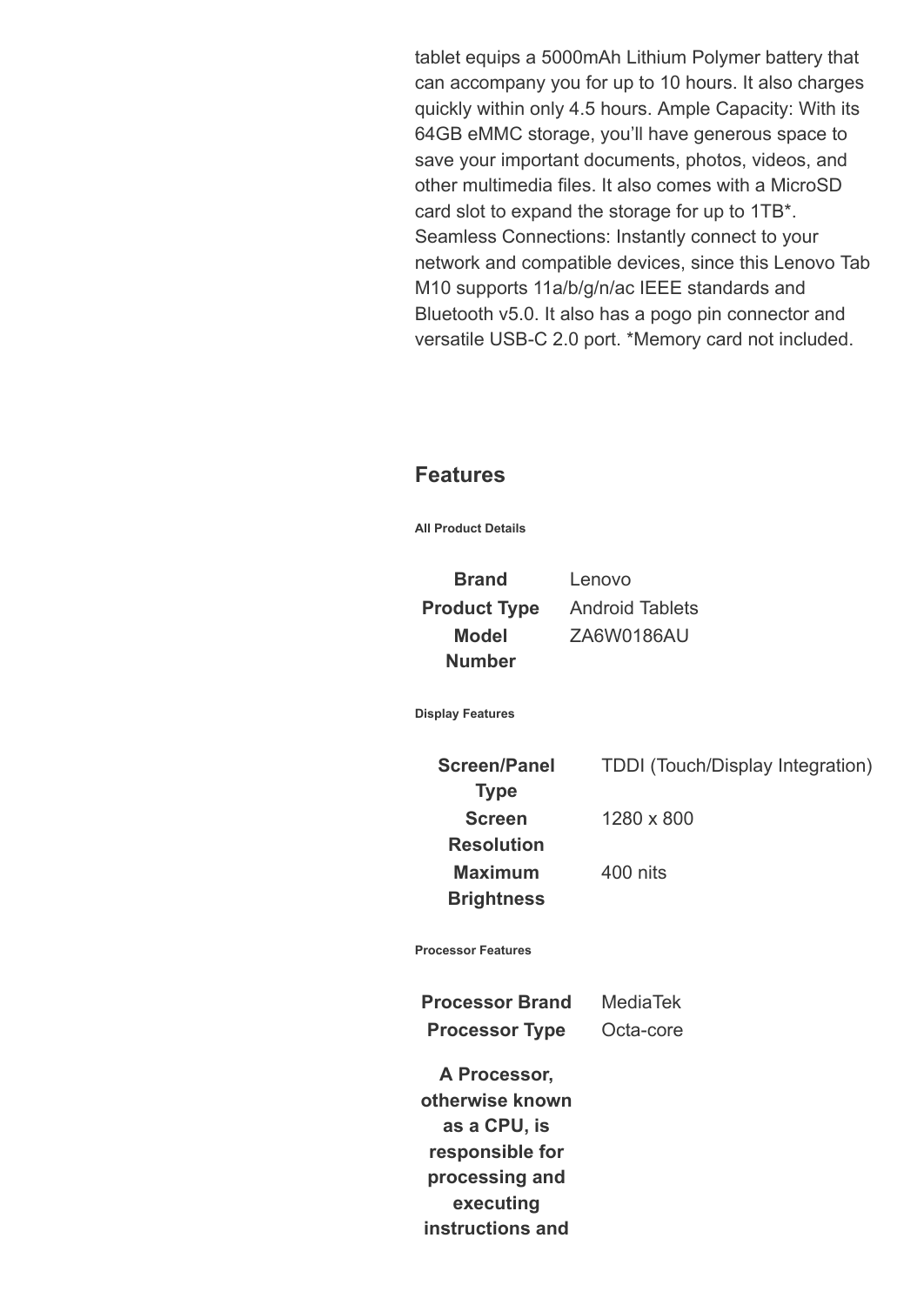# **acts as the brains of your device.**

| <b>Processor Model</b>                                                                                                                                                                                                                                                                                                                                                                                             | Helio P22T            |
|--------------------------------------------------------------------------------------------------------------------------------------------------------------------------------------------------------------------------------------------------------------------------------------------------------------------------------------------------------------------------------------------------------------------|-----------------------|
| <b>Rear Camera</b>                                                                                                                                                                                                                                                                                                                                                                                                 |                       |
| <b>Main Rear</b><br><b>Camera</b>                                                                                                                                                                                                                                                                                                                                                                                  | 8 MP                  |
| <b>Front Facing Camera</b>                                                                                                                                                                                                                                                                                                                                                                                         |                       |
| <b>Front Facing</b><br><b>Camera</b>                                                                                                                                                                                                                                                                                                                                                                               | 5 MP                  |
| <b>Storage Features</b>                                                                                                                                                                                                                                                                                                                                                                                            |                       |
| <b>Storage Type</b><br><b>Storage Capacity</b><br><b>RAM Capacity</b><br><b>Computer</b><br><b>Random Access</b><br><b>Memory (RAM)</b><br>gives<br>applications a<br>place to store and<br>access data on a<br>short-term basis.<br>It is memory that<br>your machine<br>uses to store<br>information<br>immediately.<br><b>Generally the</b><br>more RAM your<br>computer has, the<br>better it will<br>perform. | eMMC<br>64 GB<br>4 GB |
| <b>RAM Type</b><br><b>Expandable</b>                                                                                                                                                                                                                                                                                                                                                                               | LPDDR4<br>Yes         |
| <b>Memory</b><br><b>Memory Card</b><br><b>Type</b>                                                                                                                                                                                                                                                                                                                                                                 | microSD               |
| <b>Memory Card</b><br><b>Capacity</b>                                                                                                                                                                                                                                                                                                                                                                              | Up to 1 TB            |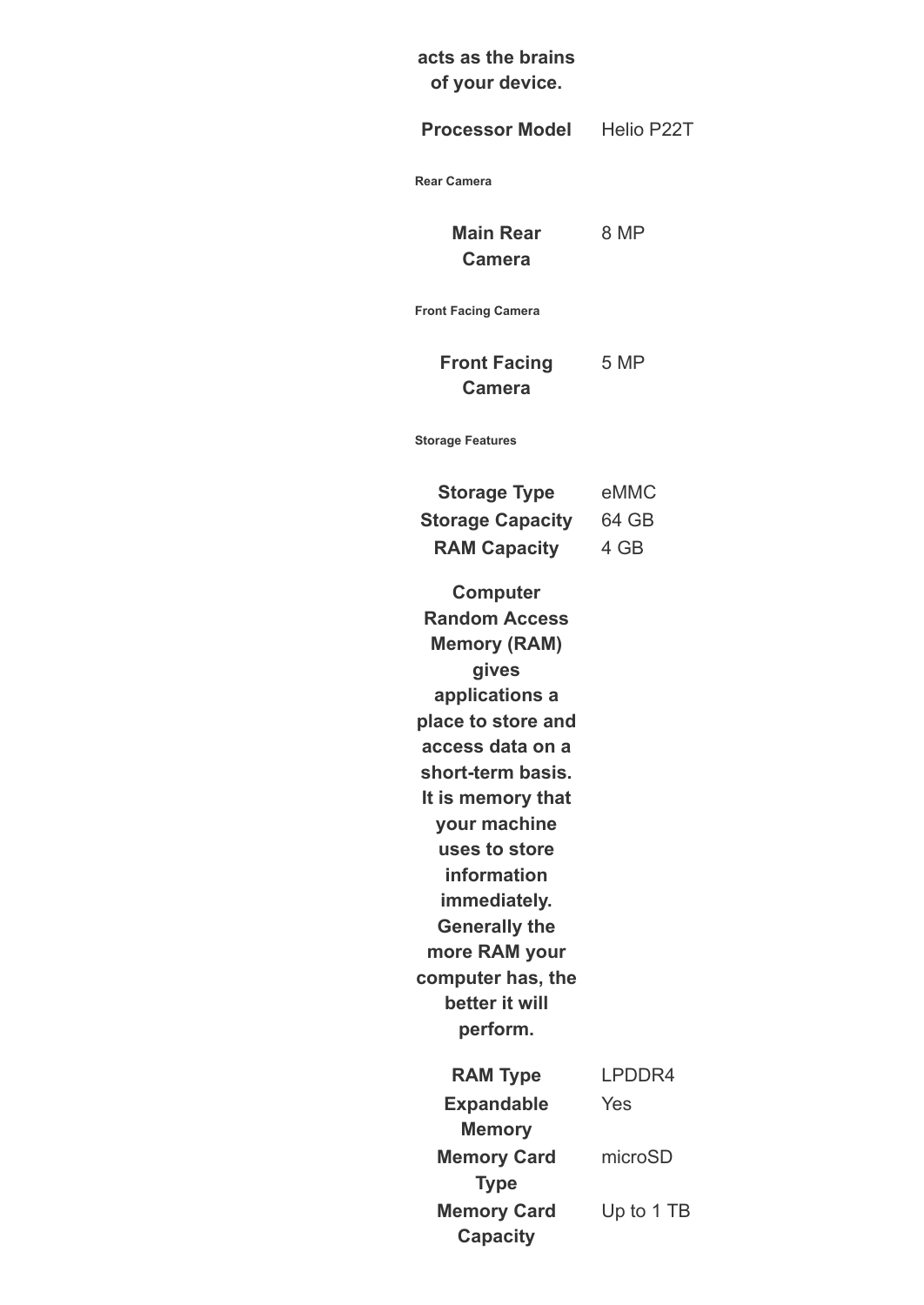#### **Memory Card Included** No

**Audio Features**

**Headphone Jack Type** 3.5mm **Number of Microphones**  $\mathfrak{D}$ 

**Battery Features**

**Battery Type** Lithium Polymer (LiPo) **Battery Capacity** 5000 mAh **Battery Life** Up to 10 hours **Charge Time** 4.5 hours

**Software and System Features**

**Operating System** Android 10

**An Operating System (OS) runs your computer's software and it also manages your computer's memory and processes. Your operating system performs tasks such as file, memory and process management.**

**Connectivity Features**

**Cellular Connection Supported IEEE Standards Bluetooth Version** v5.0

**USB Port**

No

11a/b/g/n/ac

1x USB-C 2.0 (support data transfer, OTG and Power Delivery)